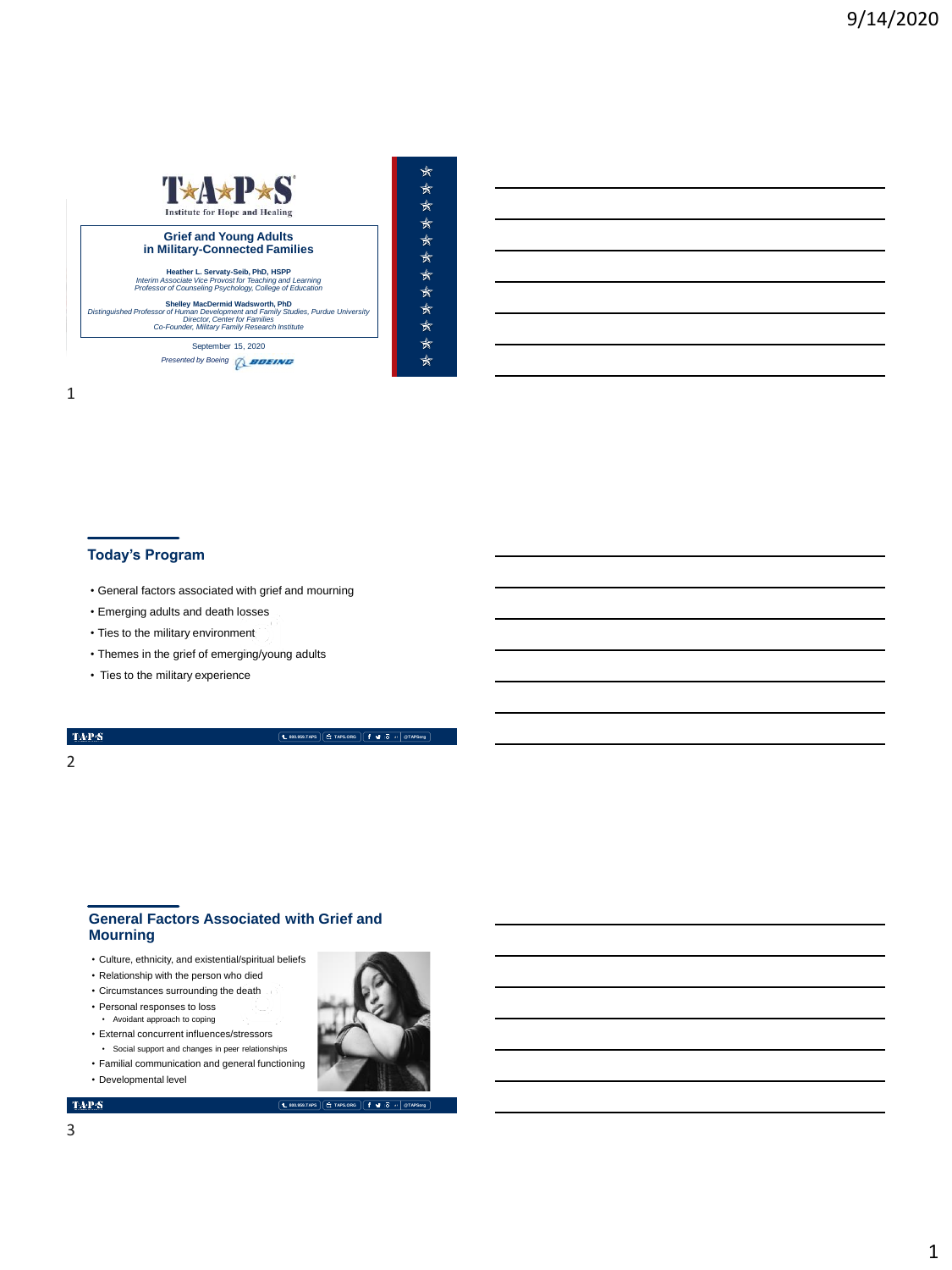## **Diversity Questions/Prompts**

- What does a community consider to be a loss?
- What life events, circumstances, and relationships exist that may introduce loss into people's lives?
- Explanations as to causes/beliefs about losses
- Norms regarding how intensely a loss "should" or "can" be grieved
- How the loss compares to other losses
- Who is allowed to feel distress about a loss?
- Those who have the power to affect the loss or the grieving of it (Murray, 2016)

 $\mathrm{TAP}S$ 

## **800.959.TAPS TAPS.ORG @TAPSorg**

4

## **Diversity Questions/Prompts, cont.**

- The structure of the social network around the griever
- Beliefs about how the consequences of the loss should be interpreted and dealt with
- Beliefs about how such losses can be avoided/prevented
- Practices by which the loss will be recognized (or not)
- The time span offered for grieving
- The acceptable emotions and forms of expression associated with loss
- The meaning of the loss in the life of the group
- The manner and interpretation of the loss into the future

(Murray, 2016)

## $\mathrm{TaP}\mathcal{S}$

**800.959.TAPS TAPS.ORG @TAPSorg**

## 5

### **Emerging Adults: Characteristics**

- Identity explorations
- Personality, career, love/romantic, values, etc.
- Instability
- Frequent shifts in work, education, love, and living situations
- Self-focused
- Minimal social control—freedom
- Feeling in-between
- Self view as not adolescents, but not quite adults
- Possibilities
- Optimistic, hopeful, "life will eventually be kind"

(Arnett, 2000, 2004, 2010; Tanner & Arnett, 2009)

#### **800.959.TAPS TAPS.ORG @TAPSorg**

 $\mathbf{TAPS}$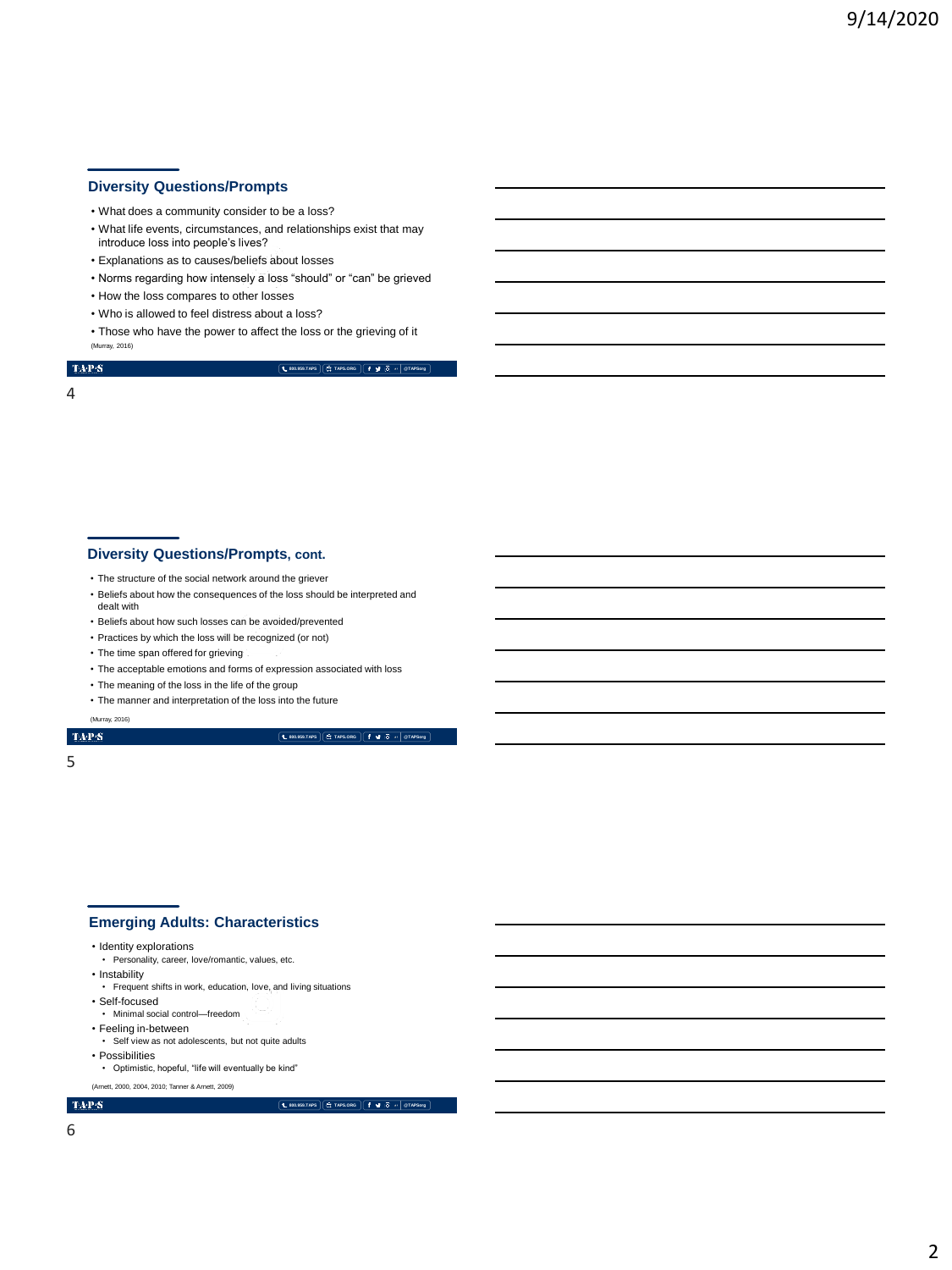## **Millennial Generation: Characteristics**

- Special
- Sheltered
- Confident
- Conventional
- Team-oriented
- Achieving
- Pressured
- Technology
- (DeBard, 2004; Howe & Strauss, 2000)

 $\mathrm{TAP}S$ 7



**800.959.TAPS TAPS.ORG @TAPSorg**

# **Generation Z: Characteristics**



• Compassionate • Thoughtful

• Loyal

- Open-minded
- Responsible
- Determined • Motivated by not wanting to let others down, advocating for someone else, having the opportunity for advancement, and earning credit toward something

**800.959.TAPS TAPS.ORG @TAPSorg**

(Seemiller & Grace, 2016)

 $\langle \mathbf{T} \mathbf{A} \mathbf{P} \mathbf{S}$ 

## 8

## **College Context**

- Overwhelmingly young
- Physical separation from family
- Growth, activity, and fun
- Alcohol
- Structured vs. unstructured



#### **800.959.TAPS TAPS.ORG @TAPSorg**

 $\mathrm{TAP}S$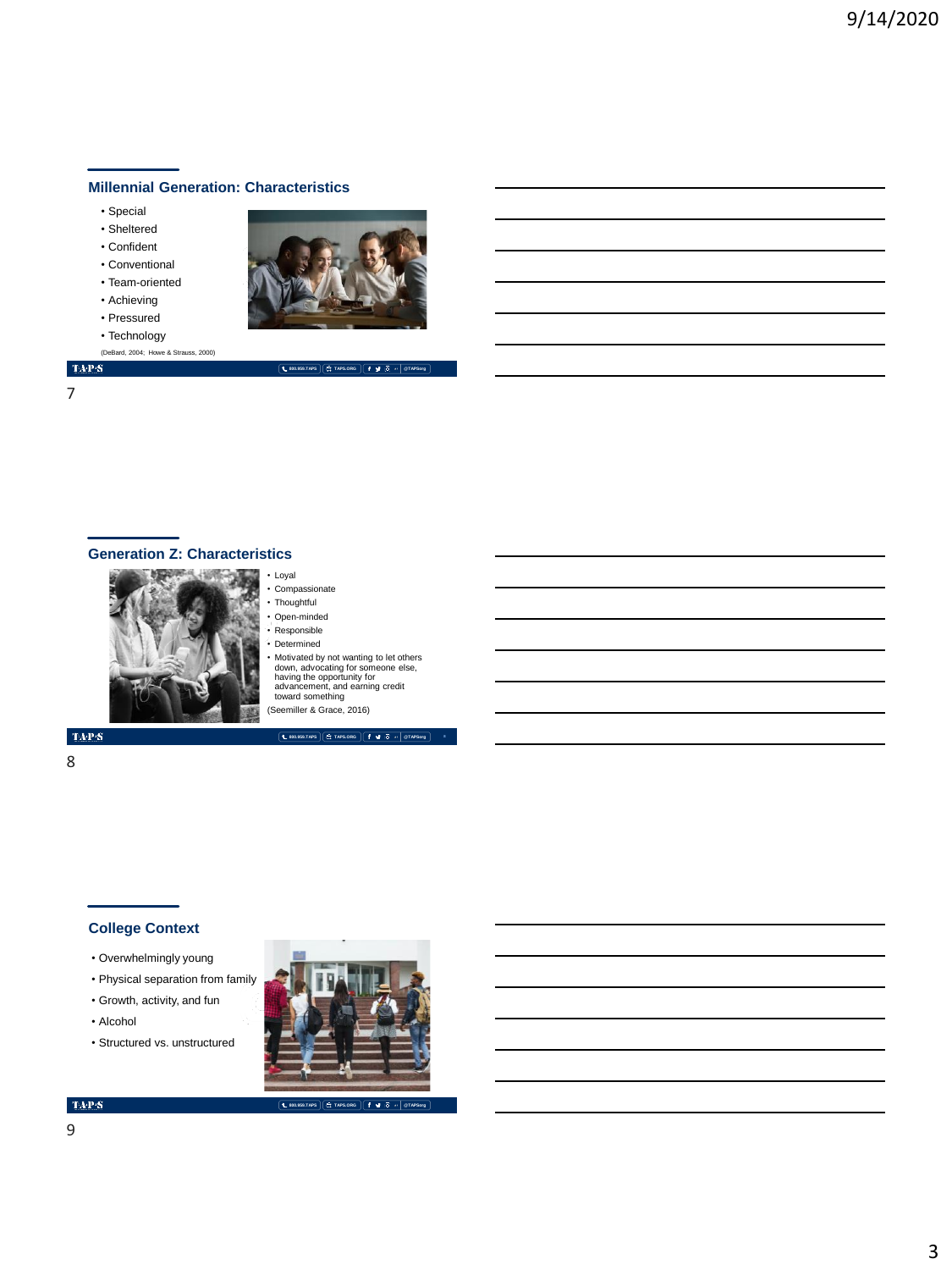## **Most Common Losses/Stressors for College Students (Past year)**

All challenging life events and significant stressors can be viewed from a loss lens:

| • Career indecision          | 84.1% |  |
|------------------------------|-------|--|
| • Interpersonal conflicts    | 71.3% |  |
| • Financial problems         | 63.1% |  |
| · Academic setback           | 51.8% |  |
| • Parental pressure/conflict | 44.6% |  |
| • Romantic breakup           | 39.0% |  |
| · Self-iniurv/illness        | 34.9% |  |
| • Death of family member     | 33.8% |  |
|                              |       |  |

(Lockman, 2016)

 $\langle \mathbf{TAP} \cdot \mathbf{S} \rangle$ 

10

## **Possible Pandemic-Related Losses/Stressors**

- Way of being in the world
- Rites of passage
- Future plans
- Community and connection

• Additional deaths and altered death-related rituals

- Informal support
- Structure
- Autonomy
- 

**800.959.TAPS TAPS.ORG @TAPSorg**

**800.959.TAPS TAPS.ORG @TAPSorg**



### TAP $\mathbf S$

11

## **College Students: Lifetime Adverse Life Events**

- Highest lifetime prevalence was a death loss (64%)
- Other common events included divorce or separation of parents, sexual trauma, violent event and academic upheaval
- Death loss was rated as more severe compared to other life events
- Women reported greater severity (except for parental divorce) and were more likely to disclose than men

(Smyth, Hockemeyer, Heron, Wonderlich, & Pennebaker, 2008)

**800.959.TAPS TAPS.ORG @TAPSorg**

 $\mbox{TA-PS}$ 

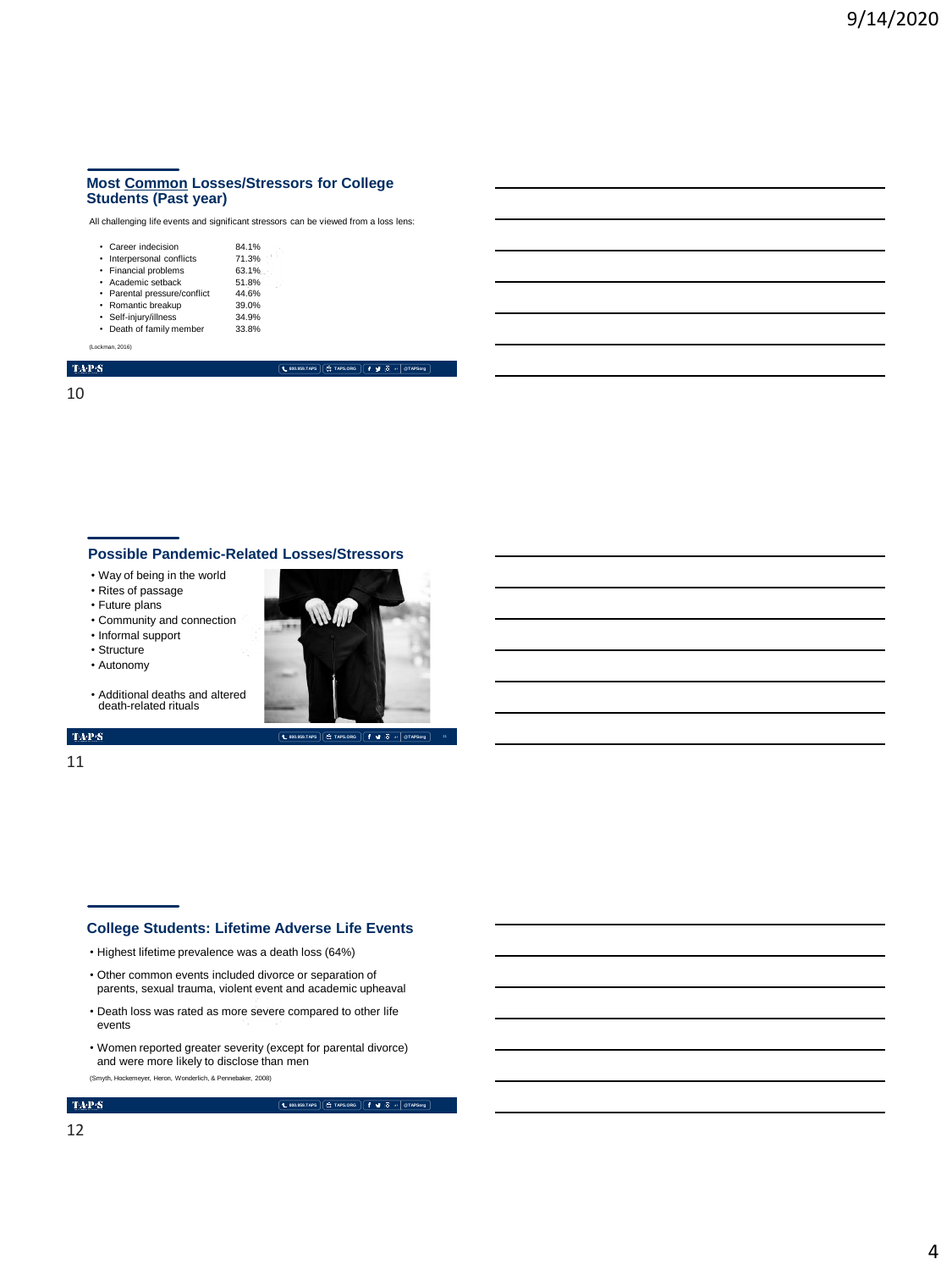## **Trends in the Deaths Young Adults Experience**

- 37 to 44% report a death loss within the past 2 years (multiple investigations)
- Longitudinal study indicated just over 30% of students experienced a death loss **each year** (Cox et al., 2015)
- Who died?

| .                 |                                                            |
|-------------------|------------------------------------------------------------|
|                   | • Grandparent/Aunt/Uncle 45 to 66% (underestimated impact) |
| • Parent, Friend  | 10 to 28%                                                  |
| · Sibling, Child  | 5 to 16%                                                   |
| • Cause of death? |                                                            |
| • Illness         | 50 to 70%                                                  |
| • Accident        | 11 to 21% (leading cause for young adults)                 |
|                   |                                                            |

• Suicide & Homicide 10.5 to 12%

**800.959.TAPS TAPS.ORG @TAPSorg**

 $\langle \mathbf{T} \mathbf{A} \mathbf{P} \mathbf{S}$ 13

## **Multidimensional Grief Reactions**

**The State** 

• Affective

- Cognitive
- Behavioral
- Physiological • Social

• Spiritual

Appear less likely than older adults to meet criteria for Complex Persistent Bereavement Disorder

**800.959.TAPS TAPS.ORG @TAPSorg**

(Balk et al., 2010; Dillen et al., 2008; Holland & Neimeyer, 2010; Prigerson et al., 1999)

## TAP $\mathbf S$

14

## **Young Adults in Military-Connected Families**

- Current or prior service by one or both parents, a sibling, or other family members
- In some families, a tradition that spans generations; in others, a single tour in the past
- The wars in Iraq and Afghanistan span the entire lives of young people entering college today
- Seminal experiences of military life include relocation, separation, and deployment
- 
- Diversity Branch, component, duties
- For young adults, especially in active component, frequent changes in schools, frequent and sometimes prolonged separation from military family members, exposure to the consequences of deployment for service members and family members

 $\mathbf{TAPS}$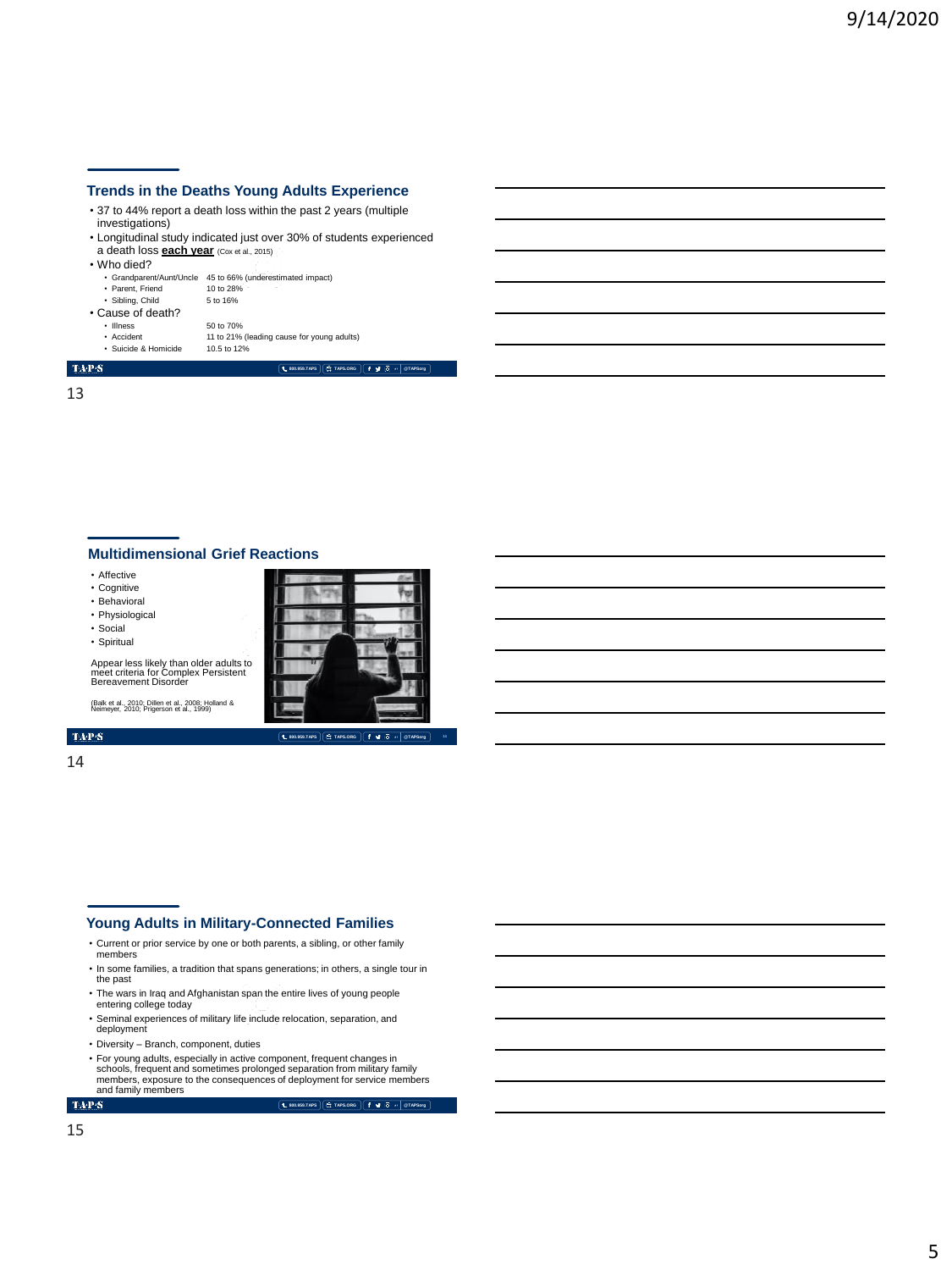## **Young Adults in Military-Connected Families** Positive childhood experiences – Resilience

- Access to resources health care, shelter, financial, high quality childcare, parental education and employment
- Strong cultural traditions values, rituals, 'can-do' spirit
- Experience in weathering transitions changes in friends, staying connected with family
- Awareness of others with similar experiences • Extensive formal and informal support mechanisms, especially during service and deployments





**800.959.TAPS TAPS.ORG @TAPSorg 16**

## 16

## **Young Adults in Military-Connected Families**

Adverse childhood experiences – Risk

- Strong cultural traditions stigma, shame
- Challenges in maintaining strong peer networks
- Systematic exposure to adversity
- Primary deployment exposure: Separation from parent
- Secondary deployment exposure: Mental and physical consequences of deployment for service members cascade to family members
- Secondary deployment exposure: Mental and physical consequences of deployment for caregiver parent
- Some cause for concern, based on Youth Risk Behavior Surveys

## $\mathrm{TAP}S$

**800.959.TAPS TAPS.ORG @TAPSorg**

## 17



## **Percent of Youth Reporting Risky Behaviors**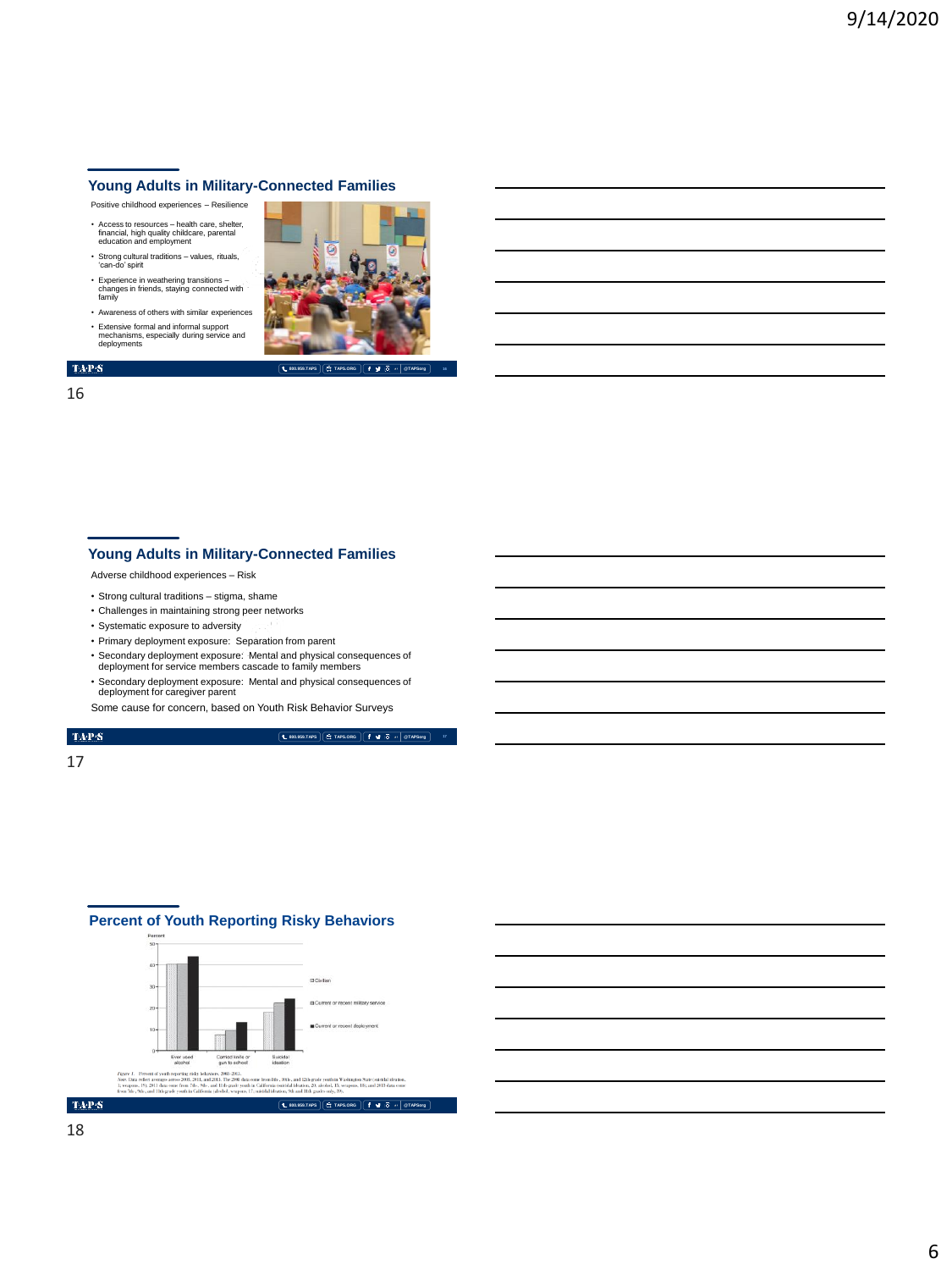## **Themes in the Grief of Young Adults and College Students**

*We Get it: Voices of Grieving Colleges Students and Young Adults* Edited Volume (Servaty-Seib & Fajgenbaum, 2015)

- For grieving young adults/students to hear from peers who "get it"
- For those who seek to support young adults/college students including parents, non-grieving friends, clinicians, support group leaders, and college student personnel
- Aim was to create a "portable support group"

## $\mathrm{TAP}S$ 19

**800.959.TAPS TAPS.ORG @TAPSorg**

## **We Get It: 12 Themes**

- Isolation
- Active grief expression, memorialization, and altruistic instrumental grief
- Forced maturity
- Importance of connecting with grieving peers
- Disconnection with grief expectations
- Life transition challenges
- Existential questions • Importance of connecting
- with a mentor • Life lessons learned
- Powerful reactions
- Importance of a community of support
- Changing family relationships

#### **800.959.TAPS TAPS.ORG @TAPSorg**

## TAP $\mathbf S$ 20

## **Theme 1: Isolation**

- Distance, lack of connection, and feeling of separation from their non-grieving peers and often also from family members
- Marked by complexity and paradox
- Desire to talk about their grief with others combined with fears that others would not respond supportively or would feel burdened by their sharing
- Sense of loneliness and need to pretend everything was OK in the midst of an inability to find a place to just be alone when they needed to express their grief

 $\mathbf{TAPS}$ 

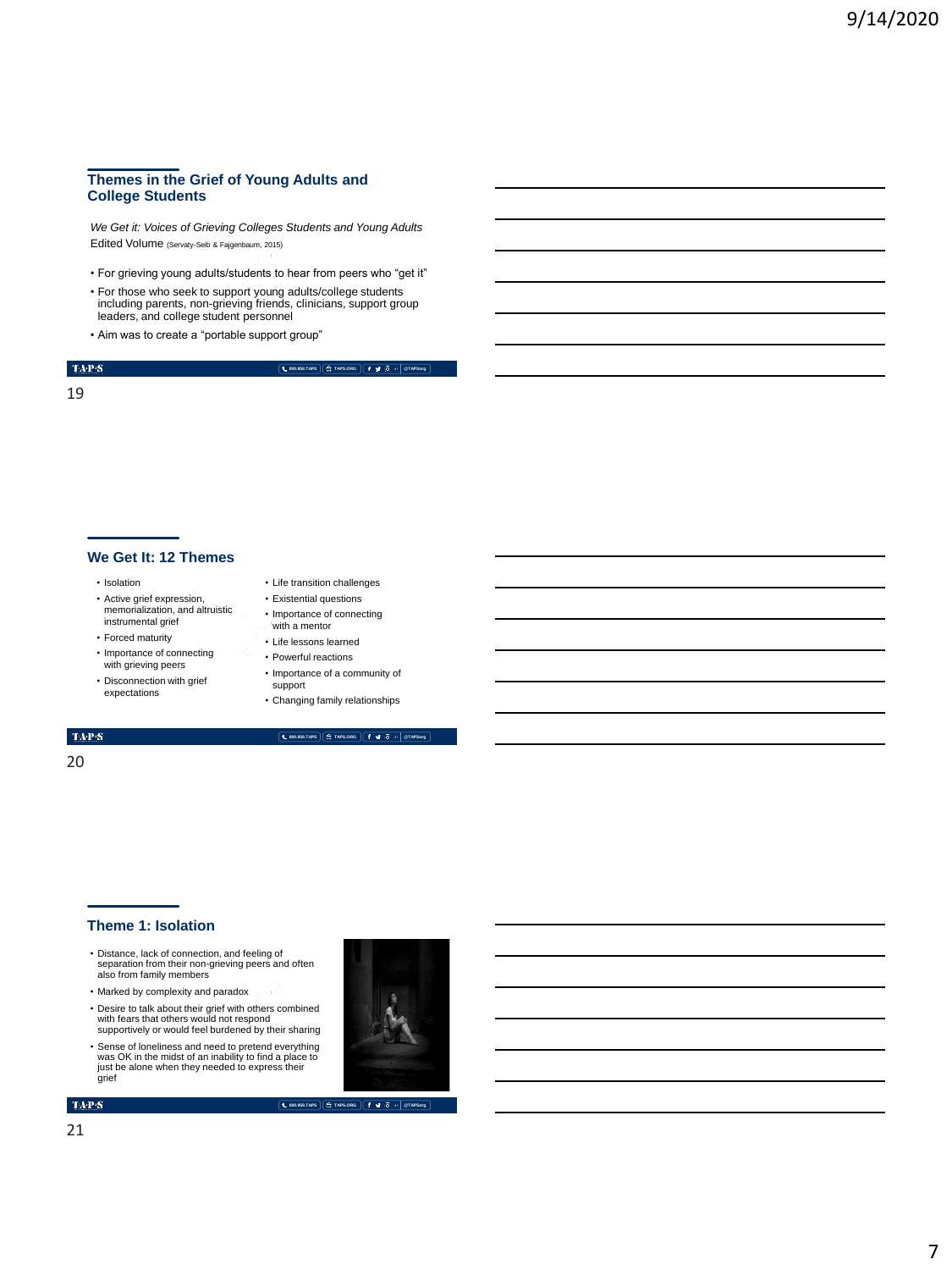#### **Theme 2: Active Grief Expression and Memorialization**



• Acceptable physical and active outlets for grief-related energy

• Maintain a connection with their loved one who died, to not forget them, to keep their memory alive through thoughts and/or actions

• Memorialize their loved one through what we have termed altruistic instrument grief (i.e., public actions that directly benefit and offer service to others-often others who are also grieving)

**800.959.TAPS TAPS.ORG @TAPSorg**

**22**

## **TAPS**

#### 22

## **Theme 3: Forced Maturity**

- Experiences that distinguish them from their peers; serious life and death situations that are out of their control
- Do not believe their peers can truly understand the depth of their grief or the added responsibility, worry, and required divided attention that comes with the experience of family illness and/or death
- Decreased desire to "go out all the time" and difficulty relating and integrating into the carefree environment of college life

#### TAP $\mathbf S$

**800.959.TAPS TAPS.ORG @TAPSorg**

## 23

## **Theme 4: Importance of Connecting with Grieving Peers**



• Knowledge of even one other grieving peer seemed to provide relief, let alone the mutual understanding that emerged through conversation • Freedom that came from not

"having to explain everything" and the power of the normalcy that came with being in a setting where they did not have to monitor selfpresentation related to their grief (e.g., not mentioning loved one who died, not allowing tears to rise)

**TAPS** 

**800.959.TAPS TAPS.ORG @TAPSorg**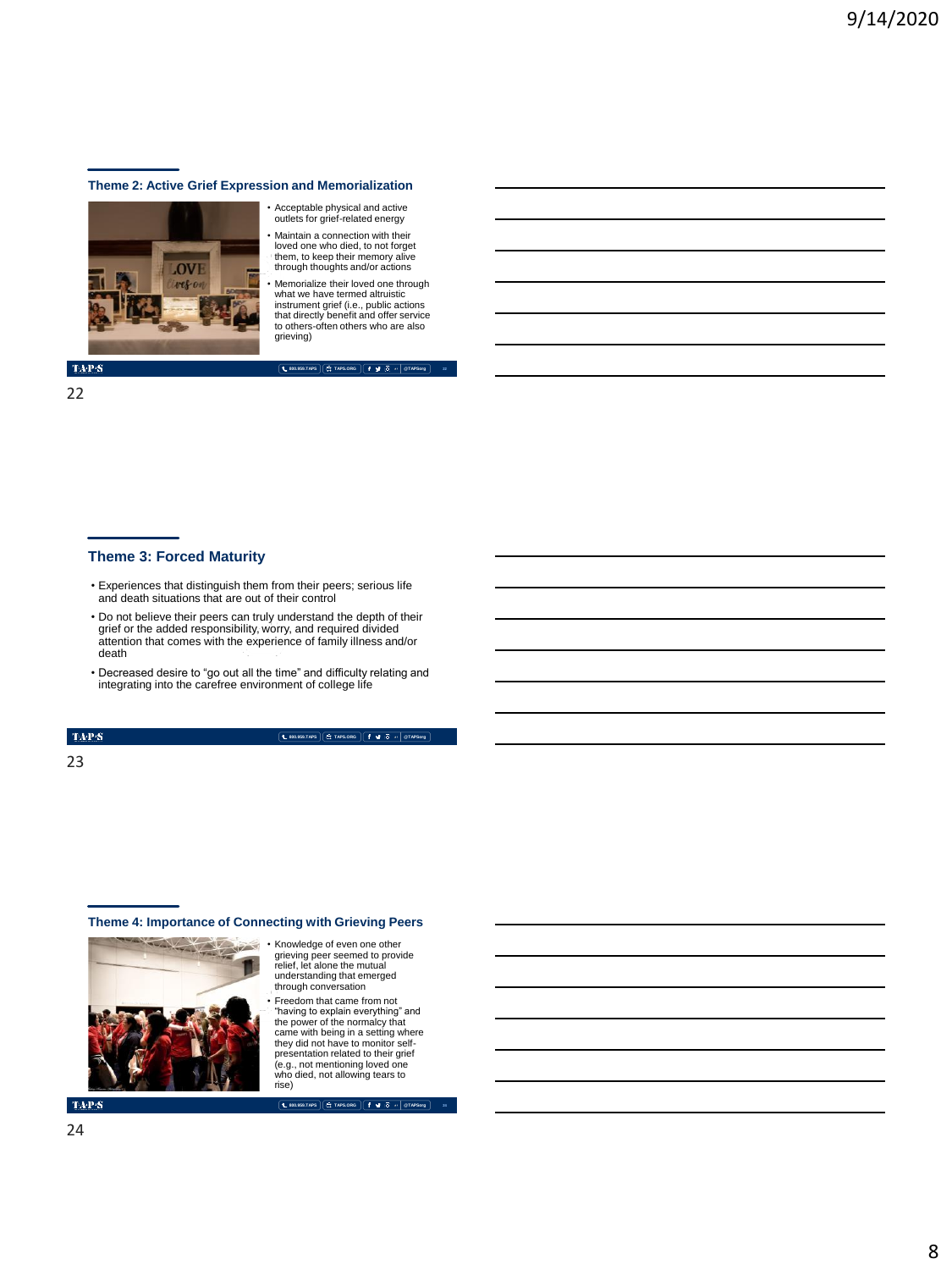## **Theme 5: Disconnection of Grief Expectations**

- Differences between their experience and understanding of grief and the expectations regarding the expression and processing of grief directly and indirectly communicated to them by others (e.g., friends, family members, society)
- Grief as dynamic, complicated, unpredictable and ongoing in contrast to messages received suggesting that grief has a timeline and moves in stages
- Sensitive to messages that imply judgment of their grief and perceived most support from those who listened to them with an open-mind, acknowledged the complexity of their experience, and who did not define them as people based on their bereavement status

 $\mathrm{TAP}S$ 

**800.959.TAPS TAPS.ORG @TAPSorg**

25

## **Theme 6: Life Transition Challenges**

- Life transitions such as starting and graduating from college were periods of heightened reflection, reaction, and interpersonal negotiation
- Internal struggle as they began college related to whether or not to be honest and open with peers about their grief
- Difficult transition of returning to school and the lack acknowledgement of their loss and the challenge of returning to a setting that continues on as normal
- Tension between home and college/work settings

 $\langle \text{TA-P-S} \rangle$ 

## **800.959.TAPS TAPS.ORG @TAPSorg**

## 26

## **Theme 7: Existential Questions**

- Deep questions about their identity and future now that their loved one was no longer physically present in their lives
- Sense of not wanting to be defined as a person by their grief, yet also wanting their death loss to be recognized as a life experience that has had significant influence on their identity
- Practical questions regarding shifts in roles and responsibilities within their family systems as well as concerns about their own future without the often unconditional love and support offered by their deceased loved one



### $\mbox{TA-PS}$

**800.959.TAPS TAPS.ORG @TAPSorg**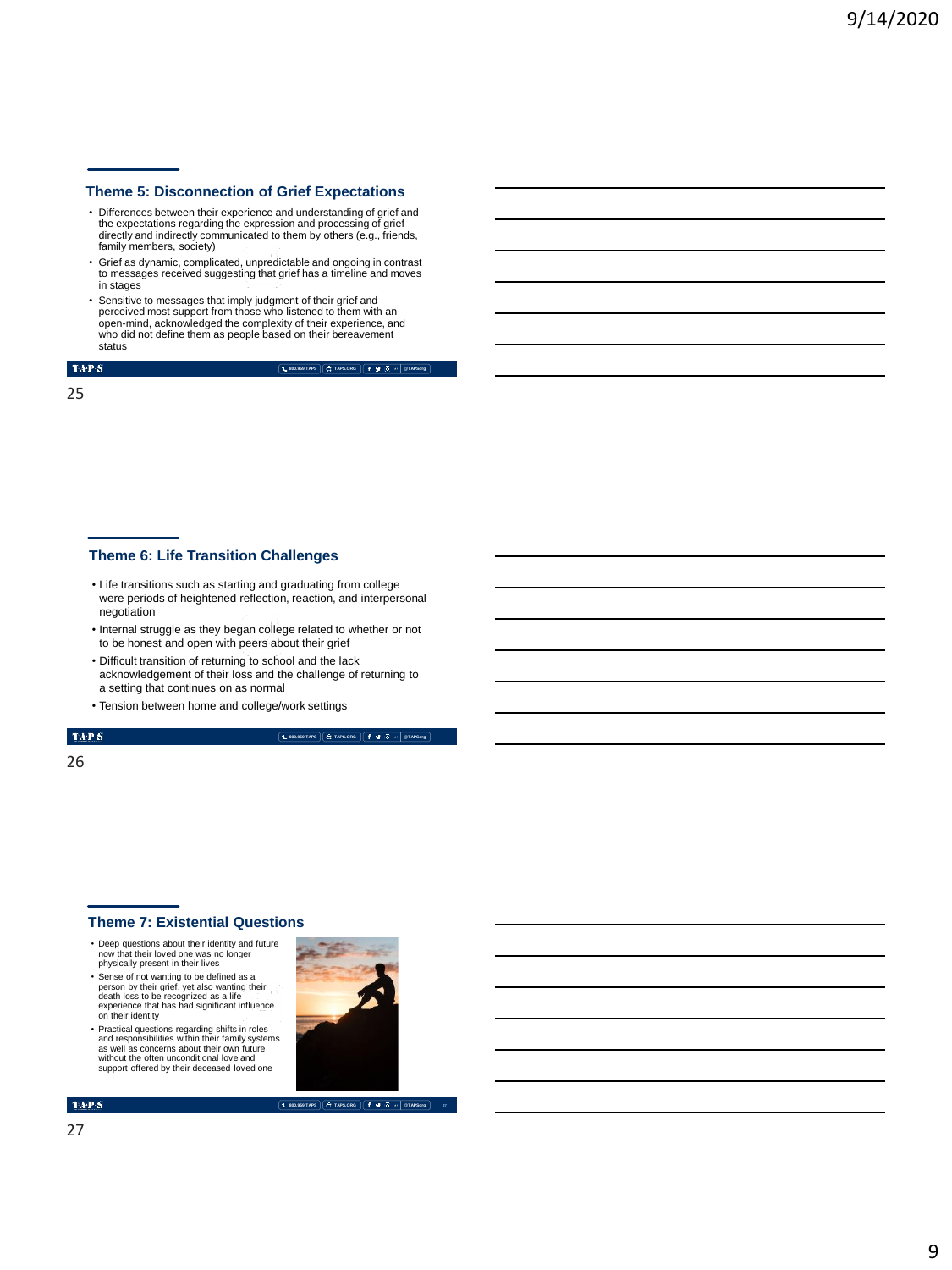## **Theme 8: Importance of Connecting with a Mentor**

- Emphasized and expressed gratitude for the assistance of a mentor in their lives
- Individuals were often adults from their extended family (e.g., aunt, uncle) or an unrelated adult (e.g., coach, family friend)
- Most helpful in their consistent presence, availability, and nonjudgmental attitude

#### $\mathrm{TAP}S$

**800.959.TAPS TAPS.ORG @TAPSorg**

28

## **Theme 9: Life Lessons Learned**

- Spontaneously identified at least one life lesson they drew on from their death experience and/or from the life of their loved one who died
- Lessons they could take with them as they moved forward in their lives
- Examples included heightened valuing of interpersonal relationships, increased confidence in their ability to cope with life stressors, reorganization of life priorities, and enhanced clarity regarding their purpose in life

TAP $\mathbf S$ 

**800.959.TAPS TAPS.ORG @TAPSorg**

#### 29

## **Theme 10: Powerful Reactions**

- One of the most common emotions described was shock (e.g., unreality, disbelief and dissociation) at the time of diagnosis and/or upon hearing about the death
- Many offered bodily metaphors to express the extent of this experience such as "I'd been stabbed," "pit formed in stomach," and "hit me like a ton of bricks"
- Less common but quite strong descriptions of anger and also destructive coping





**800.959.TAPS TAPS.ORG @TAPSorg**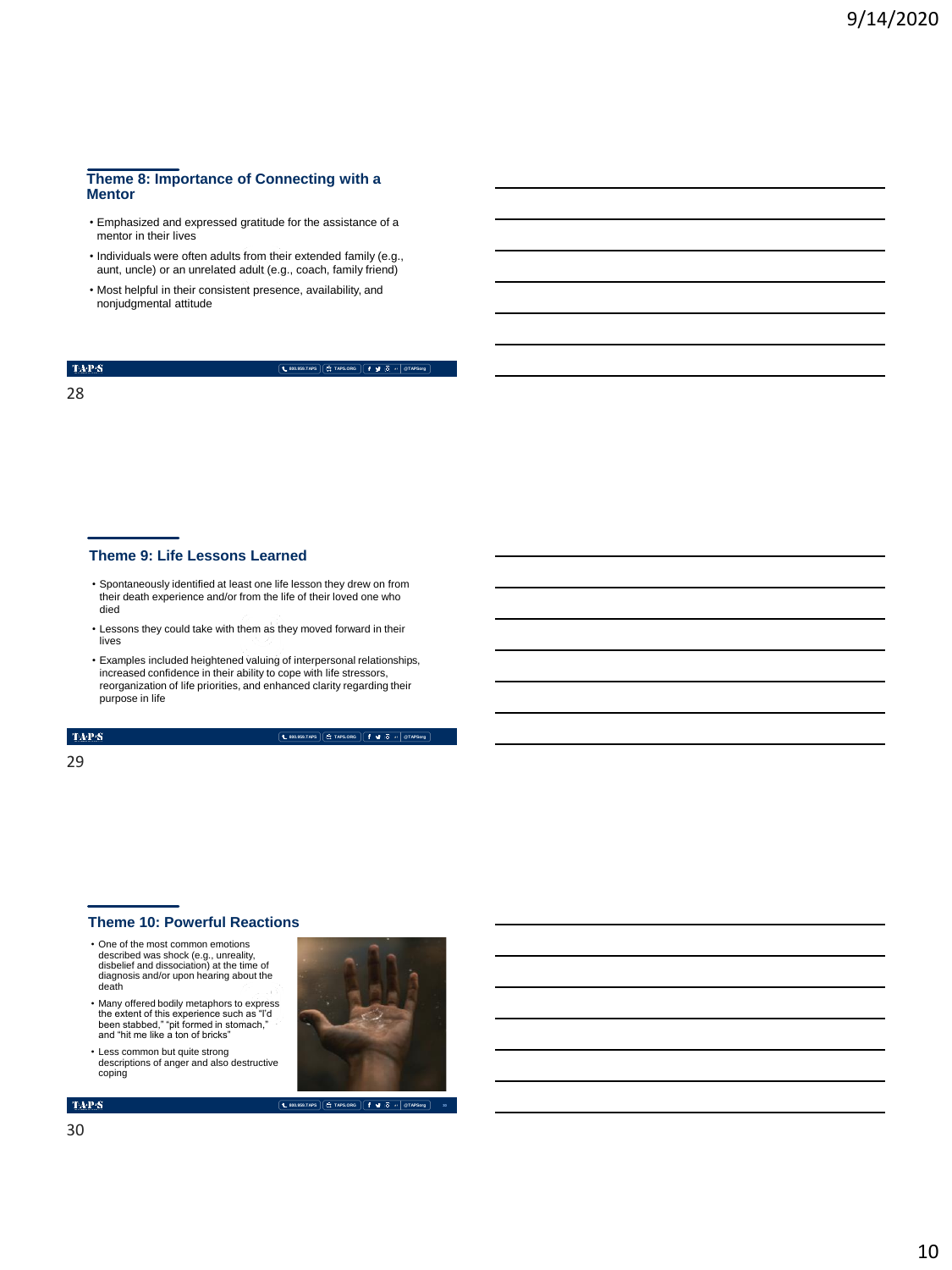## **Theme 11: Importance of a Community of Support**

- Some authors received support from multiple people within their community, such as teachers, friends, teams, and extended family members
- Different types of support from different members of network

 $\mathrm{TAP}S$ 31

**800.959.TAPS TAPS.ORG @TAPSorg**

## **Theme 12: Changing Family Relationships**

- With the death of a loved one, many family members will respond differently, which can make supporting one another challenging
- Shifting family-related roles and responsibilities
- Parents also often go on to remarry and/or have additional children



#### TAP $\mathbf S$

32

## **Grief for Military-Connected Young Adults**

- Grief can result from separation, injuries, death and other factors
- Diversity in the cause of death, such as accidents, illnesses, combat, and suicide
- Military deaths may be especially likely to be sudden or violent
- Service members and their children are typically young, so young adults may have been exposed early in life to grief-generating events
- The consequences of wartime deployments can be long-lasting, so grief-generating events also can be recent
- Younger children (age 10 and under) substantially more likely to experience sudden or violent death of a military parent
- Older children (age 11 and over): Single largest category is illness
- $\mathbf{TAPS}$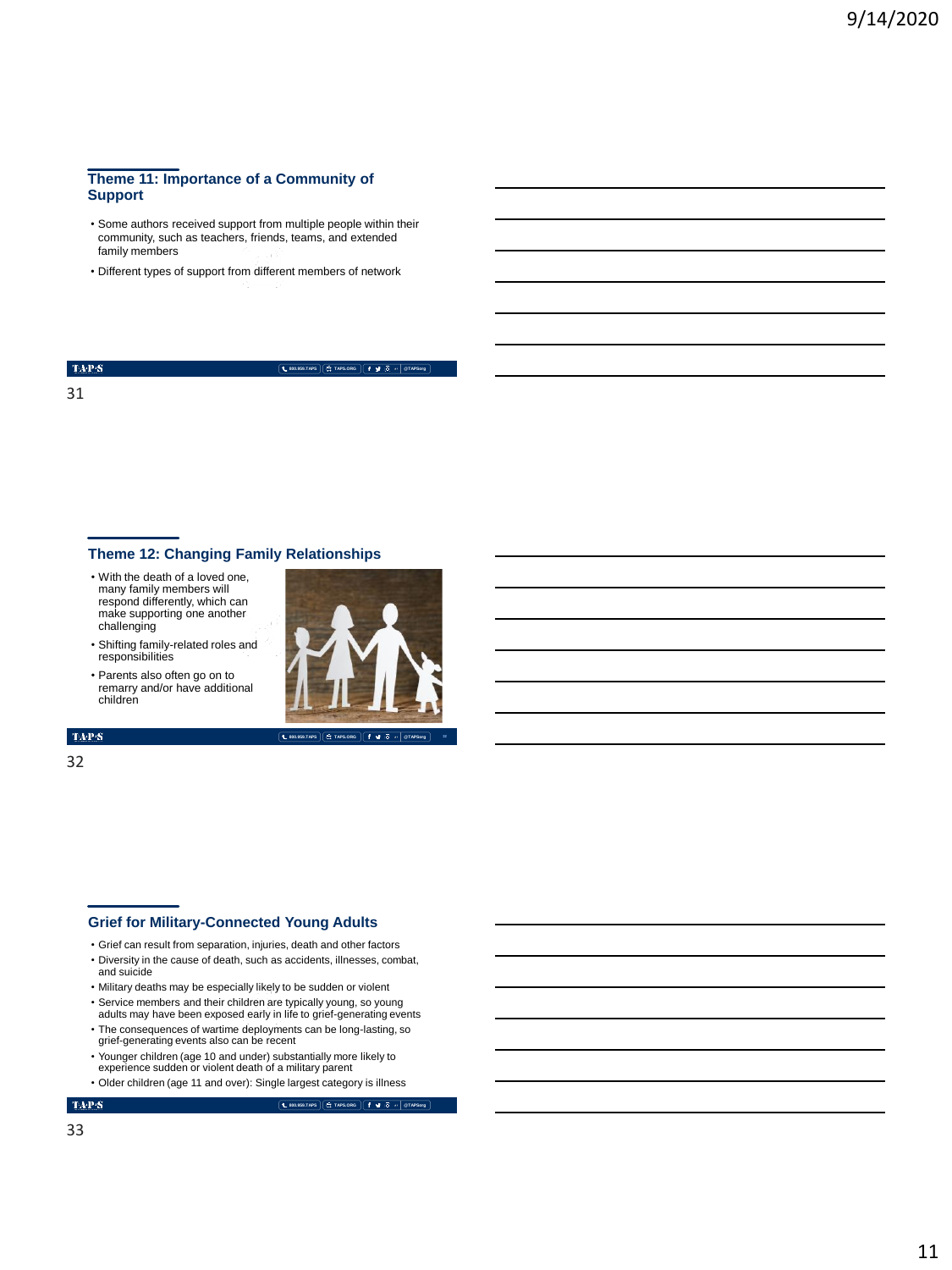#### **Percentage of children by age (years) and cause of death of SMs**



34

## **Developmental Implications of Military Deployment, Injury, and Death**

- Separation distress Anticipatory and current grief
- Anger Pining and yearning
- Identity distress
- Sense of self Roles and responsibilities
- Life plans Hopelessness
- Shame or embarrassment
- Circumstance-related distress
- Fear of lethal risk Preoccupation with death, intrusive thoughts
- 
- Worries Emotional withdrawal Guilt

 $\mathrm{TAP}S$ 



**800.959.TAPS TAPS.ORG @TAPSorg**

## 35

**Some grief goes beyond the usual… "Persistent complex bereavement disorder"**

**"Complicated grief"**

## **"Prolonged grief disorder"**

- 
- More likely among young adults' parents than young adults themselves Persists beyond 6-12 months following death Associated with functional impairment
- 
- Diagnosis should include persistent yearning, sorrow, or preoccupation with the deceased
- AND one or more other symptoms such as:<br>• excessive avoidance of reminders of the painful loss<br>• distressing and intrusive thoughts related to the death<br>• anger and bitterness<br>• suicidal thinking
- 
- 
- Exact diagnostic criteria are still being debated; how many additional symptoms should be<br>required for diagnosis?<br>• Treatment is distinct from other disorders, such as depression, and can be effective.
- 

### $\mathbf{TAPS}$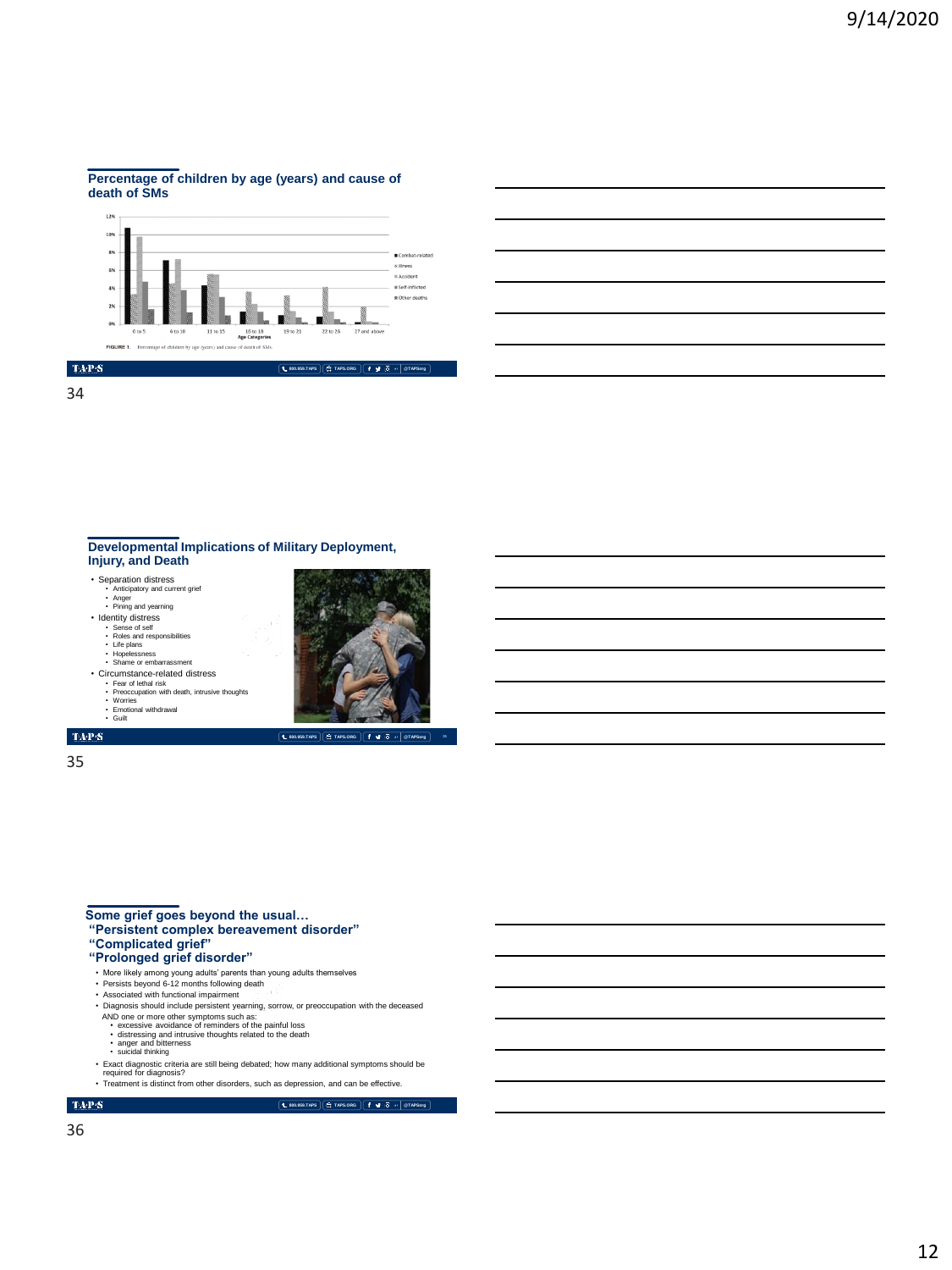## **Tips for Supportive Others**

- Display empathy rather than sympathy and acknowledge the depth of grief; be open to listening and not pitying or judging
- Be open to the topic of grief and try not to avoid it
- Keep the support going and communicate belief that grief does not end • Be present and offer tangible and practical support when appropriate
- Ask about the loved one who died
- Consider your own strengths; what can you uniquely offer?
- Encourage reaching out to others for support
- Encourage memorializing and active ways to express grief
- $\langle \mathbf{T} \mathbf{A} \mathbf{P} \mathbf{S} \rangle$

37



**800.959.TAPS TAPS.ORG @TAPSorg**

- **Take Home Points**
- Grief is a real and substantive issue in the lives of grieving young adults
- Their grief is dynamic and unique based on cultural, individual, developmental, and contextual factors
- Common themes include isolation, active expression, and forced maturity
- Military connections bring both supportive and challenging circumstances

### $\langle \mathbf{T} \mathbf{A} \mathbf{P} \mathbf{S}$

**800.959.TAPS TAPS.ORG @TAPSorg**

38

**Questions?**

 $\mbox{TA-PS}$ 

**800.959.TAPS TAPS.ORG @TAPSorg**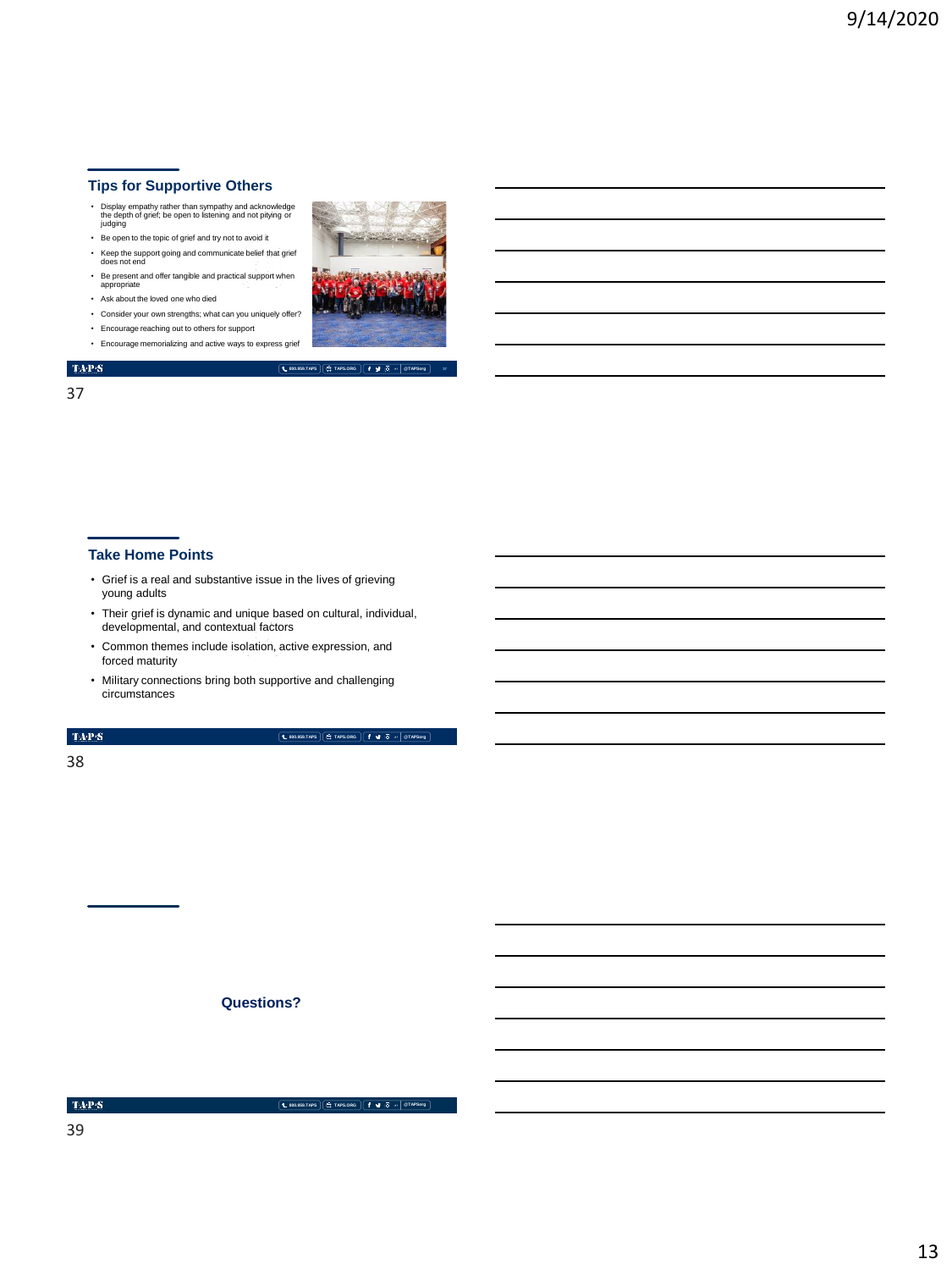

*Please note: The information provided on this program is intended for educational purposes only.* 

*If you or a loved one needs professional support, please contact TAPS 24/7 at 800-959-TAPS (8277).* 

MEMORIAL DAY WEEKEND | MAY 2018

| ⊀⊤ |
|----|
| ∗  |
| ⋠  |
| ⊀⊤ |
| ⊀⊤ |
| ⊀⊤ |
| ⋠  |
| ∗  |
| ⊀⊤ |
| ⊀  |
| ⊀⊤ |
| ∗  |
|    |

40

## **About the TAPS Institute for Hope and Healing®**

Launched in March 2018 through an alliance with HFA, the TAPS Institute for<br>Hope and Healing<sup>®</sup> serves as a resource and training center, providing<br>programs for both professionals working in the field of grief and loss and



**800.959.TAPS TAPS.ORG @TAPSorg** 41

 $\mbox{TA-PS}$ 

41

## **Upcoming TAPS Institute Programs**

|            | <b>October 13</b> A Time to Mourn, A Time to Dance: Finding Balance in the<br><b>Midst of Grief</b><br>Live Webinar, Noon-1:00 p.m. ET |
|------------|----------------------------------------------------------------------------------------------------------------------------------------|
|            | Kenneth J. Doka, PhD, MDiv, TAPS Advisory Board Member                                                                                 |
| October 22 | Is it Depression or Is it Grief?<br>Live Webinar, Noon-1:00 p.m. ET                                                                    |
|            | Robert A. Neimeyer, PhD, Portland Institute for Loss and<br>Transition                                                                 |
|            | Visit <i>taps.org/institute</i> to learn more and RSVP!                                                                                |
|            | <b>E TAPS.ORG</b><br>● 10 →<br>1.800.959.TAPS<br><b>@TAPSore</b>                                                                       |